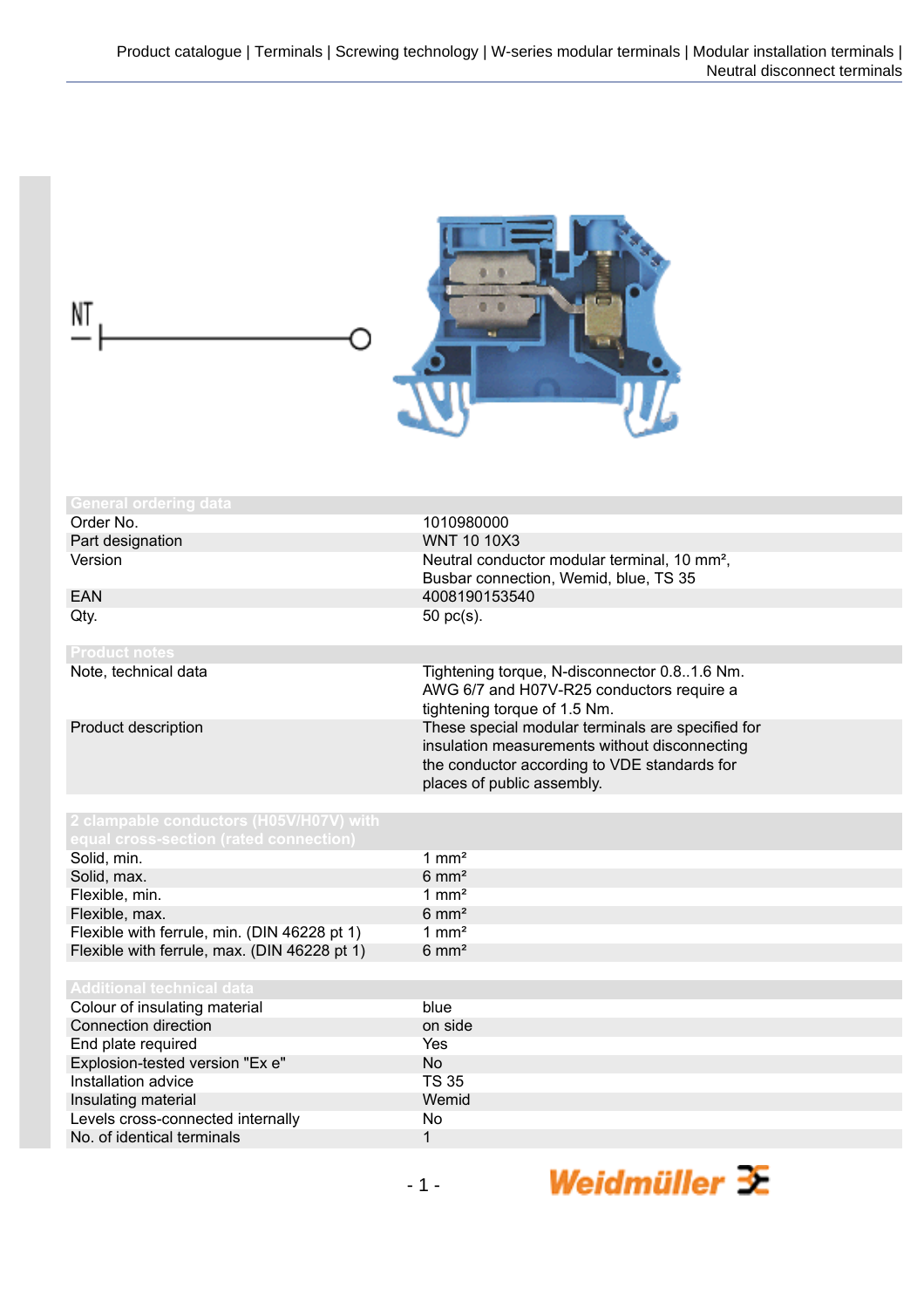| <b>Additional technical data</b>                  |                                       |
|---------------------------------------------------|---------------------------------------|
| No. of levels                                     | 1                                     |
| No. of terminal strips per level                  | $\overline{2}$                        |
| Open sides                                        | right                                 |
| Operating temperature range                       | $-50 °C$ , + 120 °C                   |
| Product family                                    | <b>W-Series</b>                       |
| Type of connection                                | Screwed                               |
| Type of mounting                                  | Snap-on                               |
| UL 94 flammability rating of insulation material  | $V-0$                                 |
| Version                                           | Neutral conductor disconnect terminal |
|                                                   |                                       |
| <b>CSA rating data</b>                            |                                       |
| Voltage (CSA)                                     | 600 V                                 |
| <b>CSA</b> current                                | 65 A                                  |
| Min. cross-section (CSA)                          | <b>AWG 16</b>                         |
| Max. cross-section (CSA)                          | AWG 6                                 |
|                                                   |                                       |
| <b>Conductors for clamping (additional</b>        |                                       |
| connection)                                       |                                       |
| Flexible with ferrule, min. (DIN 46228 pt 1)      | $1.5$ mm <sup>2</sup>                 |
| Flexible with ferrule, max. (DIN 46228 pt 1)      | $16 \text{ mm}^2$                     |
|                                                   |                                       |
| <b>Conductors for clamping (rated connection)</b> |                                       |
| Clamping range, min.                              | $1.31$ mm <sup>2</sup>                |
| Clamping range, max.                              | $16 \text{ mm}^2$                     |
| Type of connection                                | <b>Busbar connection</b>              |
| 2nd type of connection                            | screwed                               |
| Connection direction                              | on side                               |
| No. of connections                                | 1                                     |
| Stripping length                                  | $12 \, \text{mm}$                     |
| Clamping screw                                    | M4                                    |
| <b>Blade size</b>                                 | $1.0 \times 5.5$ mm                   |
| Tightening torque range                           | 1.22.0 Nm                             |
| Torque level with DMS electric screwdriver        | 4                                     |
| Gauge to IEC 60947-1                              | B <sub>6</sub>                        |
| Solid, min.                                       | $1.5$ mm <sup>2</sup>                 |
| Solid, max.                                       | $16 \text{ mm}^2$                     |
| Stranded, min.                                    | $1.5$ mm <sup>2</sup>                 |
| Stranded, max.                                    | $16 \text{ mm}^2$                     |
| Flexible, min.                                    | $1.5$ mm <sup>2</sup>                 |
| Flexible, max.                                    | $16 \text{ mm}^2$                     |
| Flexible with ferrule, min. (DIN 46228/1)         | $1.5$ mm <sup>2</sup>                 |
| Flexible with ferrule, max. (DIN 46228/1)         | $16 \text{ mm}^2$                     |
|                                                   |                                       |
| <b>Dimensions</b>                                 |                                       |
| Width                                             | 9.9 mm                                |
| Height of lowest version                          | 47 mm                                 |
| Length                                            | 60 mm                                 |
| Weight                                            | 24.28 g                               |
| TS 35 offset                                      | 32 mm                                 |
|                                                   |                                       |

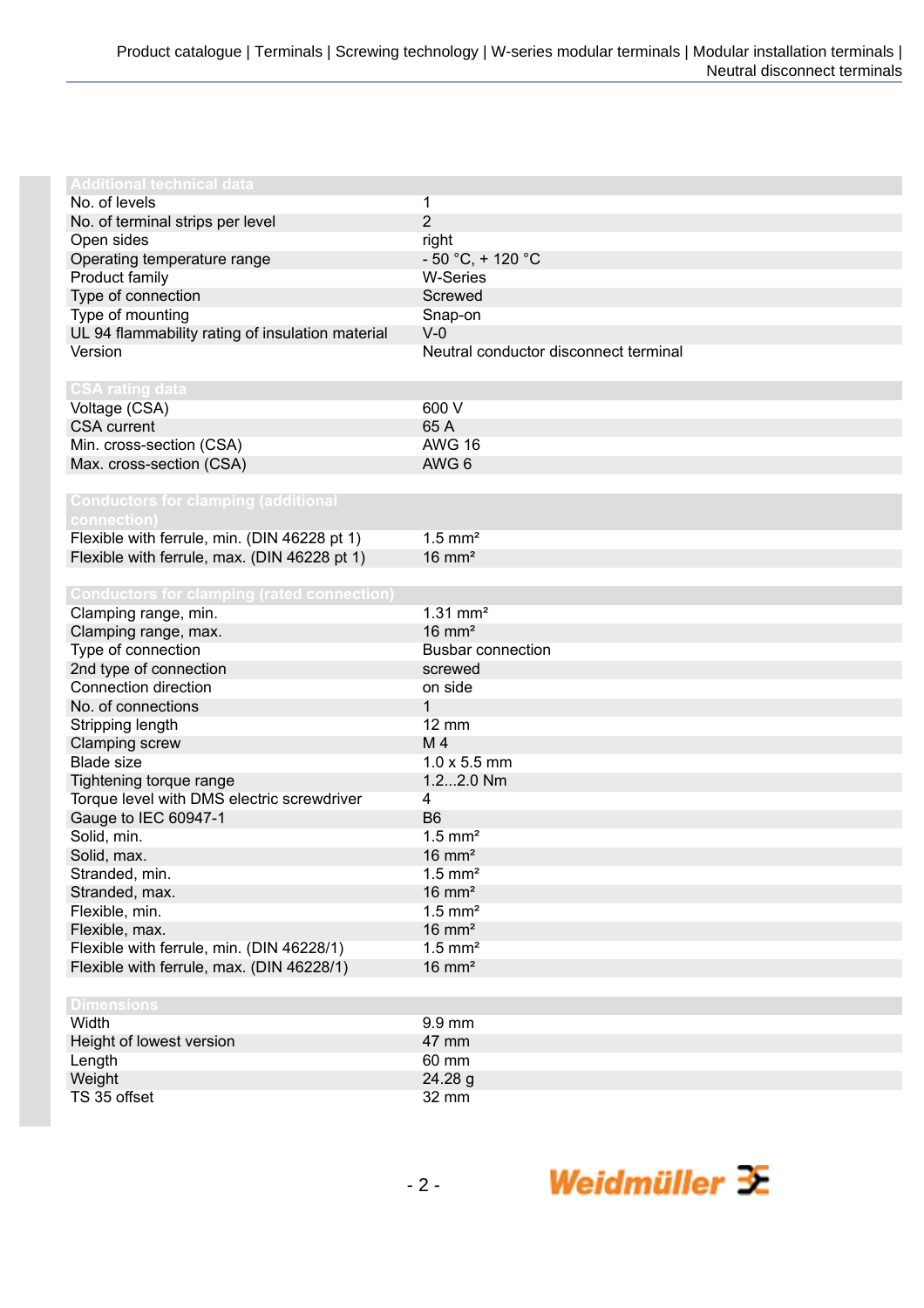| <b>Disconnect terminals</b>                |                   |
|--------------------------------------------|-------------------|
| Torque level with DMS electric screwdriver | 4                 |
| N-conductor disconnect terminal            |                   |
| For N-busbar                               | $3 \times 10$ mm  |
| Torque range (B1)                          | $0.81.6$ Nm       |
|                                            |                   |
| Rating data                                |                   |
| Rated cross-section                        | $10 \text{ mm}^2$ |
| Rated voltage                              | 400 V             |
| Rated impulse voltage                      | 6 kV              |
| Rated current                              | 57 A              |
| <b>Standards</b>                           | IEC 60947-7-1     |
| Current with max. conductor                | 76 A              |
| Pollution severity                         | 3                 |
| UL rating data                             |                   |
| Voltage (UL)                               | 600 V             |
| Current (UL)                               | 60 A              |
| Min. cross-section (UL)                    | <b>AWG 16</b>     |
| Max. cross-section (UL)                    | AWG 6             |
|                                            |                   |
| <b>Approvals</b>                           |                   |
| Approvals institutes                       | ines<br>Stadion   |



## **Downloads**

STEP 1010980000\_08994\_WNT\_10\_10X3\_STP.stp

| <b>Classifications</b> |             |
|------------------------|-------------|
| eClass 4.1             | 27-14-11-20 |
| eClass 5.0             | 27-14-11-38 |
| eClass 5.1             | 27-14-11-38 |

## **Similar products**

|            | <b>I</b> CILVOTENTER |
|------------|----------------------|
| 1010680000 | MNT 2510X3           |

1010680000 WNT 2.5 10X3 Neutral conductor modular terminal, 2.5 mm², Busbar connection, Wemid, blue, TS 35